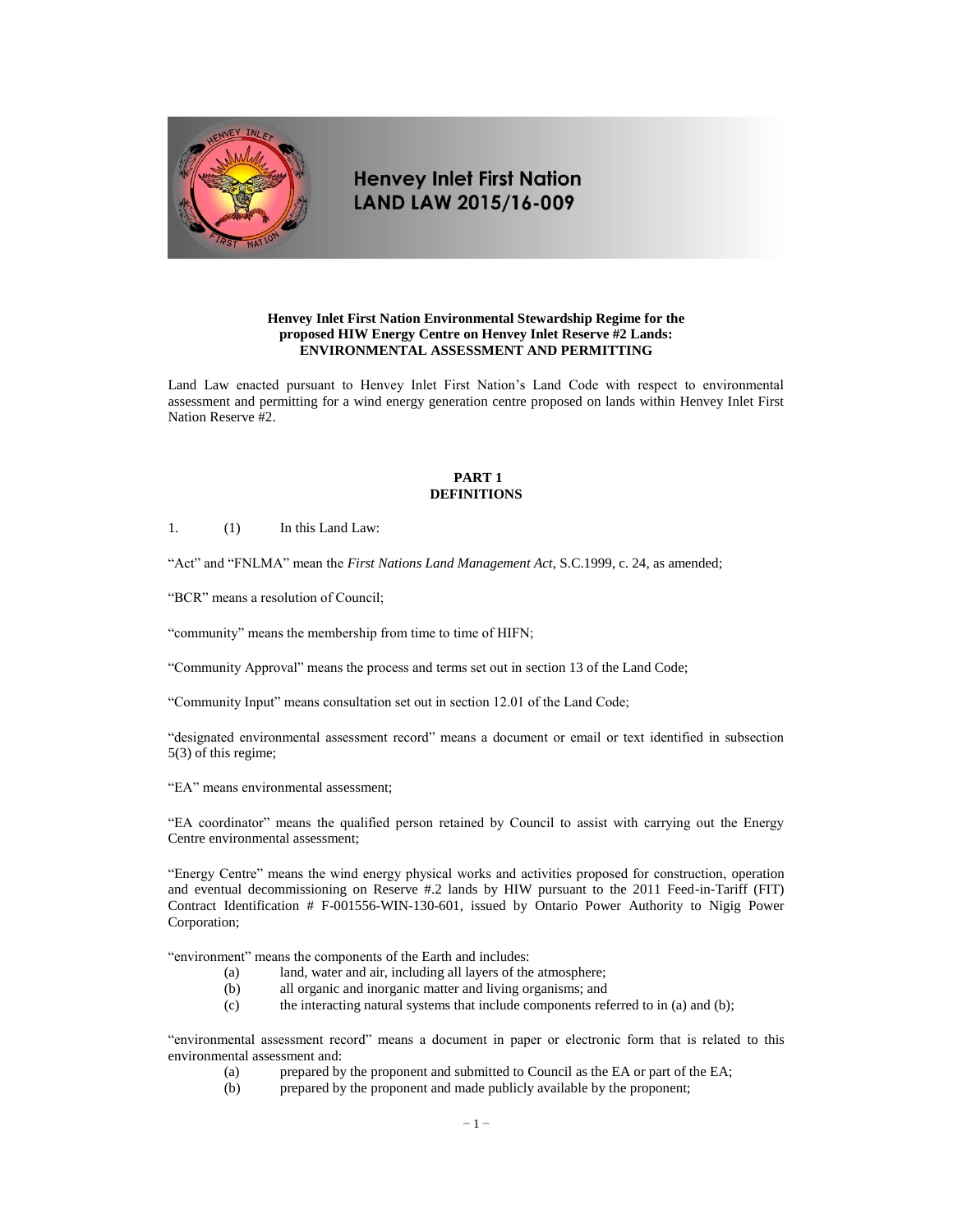HIFN ESR

Proposed HIW Energy Centre on Henvey Inlet Reserve #2 Lands: ENVIRONMENTAL ASSESSMENT AND PERMITTING

- (c) prepared by the proponent and provided to Council or an advisor or expert retained by Council;
- (d) prepared by an advisor or expert retained by Council and submitted to Council;
- (e) prepared by a government or agency and submitted to the proponent or Council; or
- (f) prepared by any member of the community or the public and submitted to the proponent or Council;

"environmental effect" means, in respect of the proposed Energy Centre,

- (a) any change that the Energy Centre may cause in the environment, including any change it may cause to a listed wildlife species, its critical habitat or the residences of individuals of that species, as those terms are defined in subsection 2(1) of the *Species at Risk Act, 2002*;
- (b) any effect of any change referred to in paragraph (a) on:
	- (i) health and socio-economic conditions,
	- (ii) physical and cultural heritage,
	- (iii) the current use of lands and resources for traditional purposes by aboriginal persons, or
	- (iv) any structure, site, or thing that is of historical, archaeological, paleontological, or architectural significance; or
- (c) any change to the Energy Centre that may be caused by the environment,

whether any such change or effect occurs on or off Reserve lands;

"Environmental Permit" means a permit issued by Council to HIW under and in accordance with Part 3 of this Land Law;

"expert" means a person retained by Council who is, to Council's satisfaction, unbiased, free from conflict of interest, and has knowledge or expertise relevant to the potential environmental effects of the Energy Centre;

"guidance instrument" means the Land Law contemplated by and described in section 11 of Part 2 of this Land Law that provides binding direction to the proponent of the Energy Centre for its environmental assessment;

"HIFN" means Henvey Inlet First Nation;

"HIW" means Henvey Inlet Wind LP and its successor, transferees, and assigns with respect to the Energy Centre;

"irrevocable decision" means a decision to issue an Environmental Permit;

"Land Code" means the Henvey Inlet First Nation Land Code passed on September 9, 2009, amended on November 27, 2012, and certified on April 29, 2013;

"Nishshing Aki" means an existing social or cultural feature or condition that has been (i) identified as valued by HIFN, or (ii) designated as valued by HIFN with Community Input as provided in the Land Code;

"principles" means:

- (a) for Part 2, the principles set out in section 2; and
- (b) for Part 3, the principles set out in section 17;

"proponent" means HIW and includes agents appointed in writing by it;

"public" means persons who are not members of HIFN;

"qualified person" means a person having the following minimum attributes: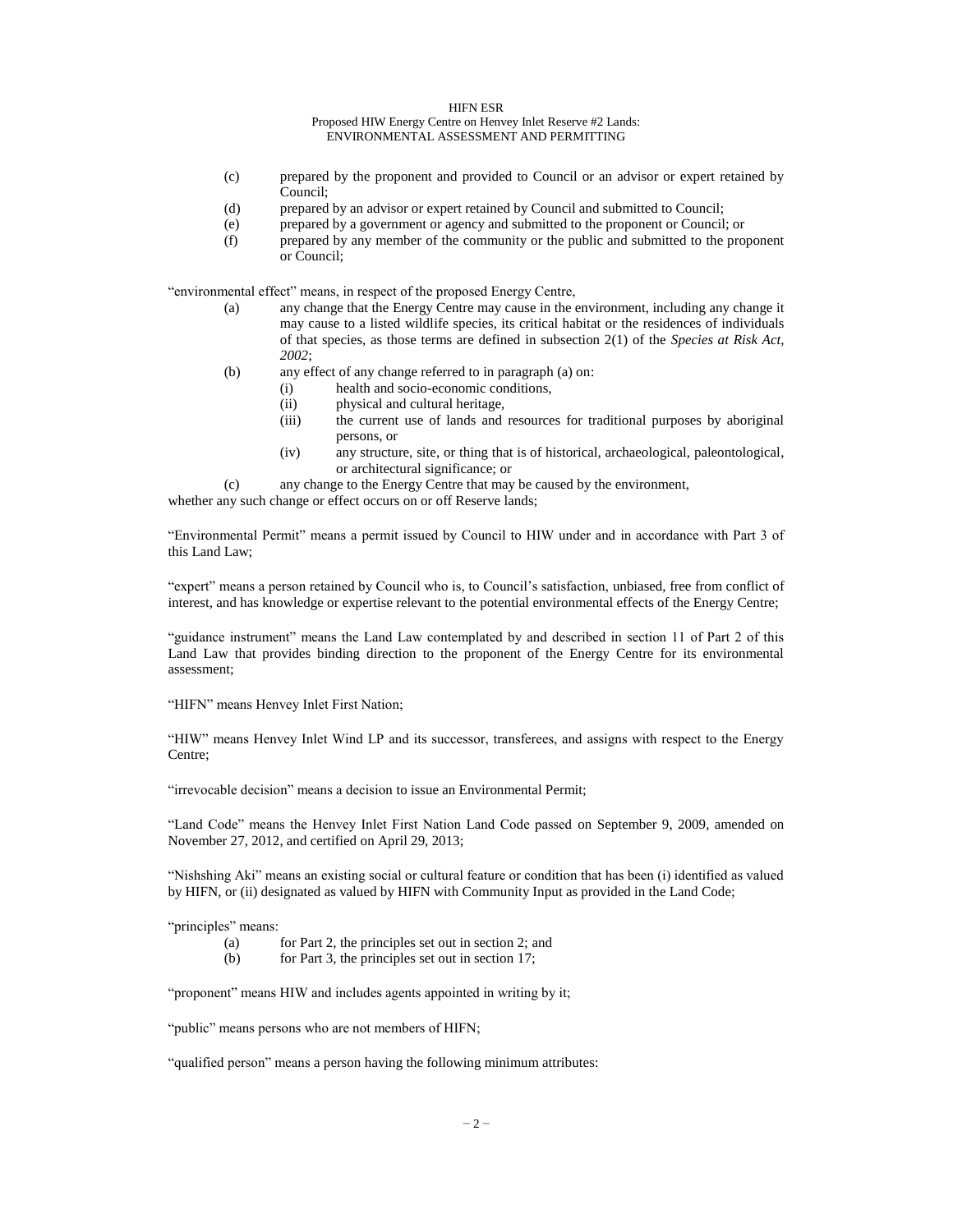- (a) extensive experience with managing environmental assessments, particularly federal environmental assessments;
- (b) extensive experience working with First Nations on environmental assessments;
- (c) experience with managing Ontario's renewable energy approval process for wind energy generation; and
- (d) employment as part of an office with support staff and colleagues having federal environmental assessment and renewable energy approval experience;

"recommission" means a proposal by HIW to construct and operate wind energy works and activities on Reserve #2 lands following the termination or expiry of the 2011 FIT Contract Identification # F-001556- WIN-130-601, issued by the Ontario Power Authority to Nigig Power Corporation;

"Reserve lands" means lands subject to the Land Code; and

"valued ecosystem component" means an existing component of the environment that has recognized ecological value in existing science, law or policy.

- (2) Headings are part of this Land Law.
- (3) Where this Land Law uses a term defined in the Land Code, the Land Code definition applies.

## **PART 2 ENVIRONMENTAL ASSESSMENT**

### **PRINCIPLES**

- 2. The following principles guide the environmental assessment required by Council for the proposed Energy Centre:
- (1) The purpose of this environmental assessment is to assess and influence the design of the proposed construction, operation, and decommissioning of the Energy Centre to avoid or minimize and mitigate potential significant adverse environmental effects on Reserve lands.
- (2) To promote the avoidance or mitigation of adverse environmental effects, the EA will provide for protection of Nishshing Aki on Reserve lands and otherwise consider substantive standards that are at least equivalent in effect to the federal and provincial standards applicable to similar wind energy generation facilities located in Ontario, not on Reserve lands.
- (3) To promote community and public engagement, the EA process will include a process of notice, information, and comment analogous to the process applicable to similar wind energy generation facilities located in Ontario, not on Reserve lands.
- (4) Council may delegate to any person the exercise of some or all powers, duties, or functions required to carry out and complete the Energy Centre EA other than Council's decisions on the EA.
- (5) Council shall not accept the Energy Centre environmental assessment unless Council is satisfied that the EA process and EA report conform to this Land Law.

# **APPLICATION**

3. (1) This Part of the Land Law applies to the proponent during its planning process to design and develop the Energy Centre.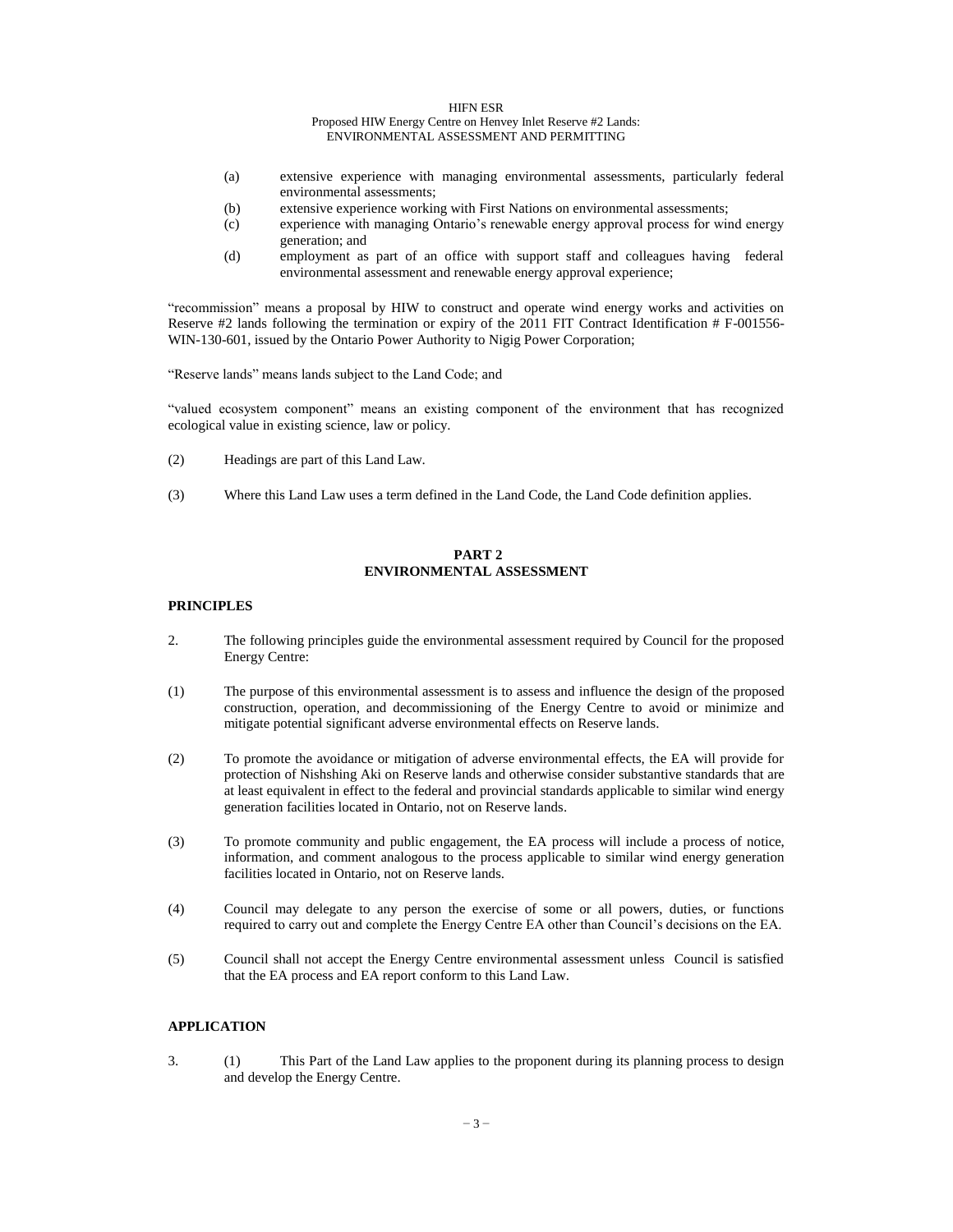#### HIFN ESR

#### Proposed HIW Energy Centre on Henvey Inlet Reserve #2 Lands: ENVIRONMENTAL ASSESSMENT AND PERMITTING

- (2) This Part requires that, prior to any irrevocable decision by Council to issue an Environmental Permit that would authorize the construction or operation of the Energy Centre, the proponent of the Energy Centre shall carry out and complete an environmental assessment that is acceptable to Council.
- (3) Pursuant to this Land Law, Council authorizes the proponent to undertake all investigations or actions necessary to conduct the environmental assessment required by this Part.

# **ADMINISTRATION**

- 4. (1) Council is responsible for:
	- (a) administering this environmental assessment; and
	- (b) ensuring that all requirements of the Energy Centre environmental assessment process are carried out in accordance with the principles and requirements of this Part before it makes an irrevocable decision.
- (2) Council may delegate powers, duties, or functions over the environmental assessment required for the Energy Centre other than decisions on the EA pursuant to sections 14 and 15 of this regime.
- (3) To assist with its administration of the environmental assessment, Council may appoint an EA coordinator.

## **REPOSITORY AND ELECTRONIC REGISTRY**

- 5. (1) During the environmental assessment process for the Energy Centre, the proponent shall:
	- (a) establish and maintain a repository and an electronic registry of all environmental assessment records received by it during the environmental assessment process;
		- (b) establish and maintain through a website an electronic registry of all designated environmental assessment records and a complete index of such records;
		- (c) ensure that the electronic registry is maintained to provide direct public access to all designated environmental assessment records, subject to subsection (2); and
		- (d) ensure, subject to a reasonableness standard, that any environmental assessment record in the repository is available on request.
- (2) During the environmental assessment process for the Energy Centre, Council shall:
	- (a) provide to the proponent an electronic copy of all designated environmental assessment records received by Council;
	- (b) provide to the proponent an electronic copy of any record that is not designated but which Council seeks to include on the electronic registry;
	- (c) where a person or body that has provided or is subject to a duty to provide a record forming part of the environmental assessment under this Land Law reasonably believes that the record would not reasonably be expected to be disclosed under the federal *Access to Information Act* and/or the Ontario equivalent, as amended, permit that person or body at the time of providing the record to the Council to request that such record be held in confidence; and
	- (d) following receipt of a record requested to be held in confidence under paragraph (b), review the request and decide within 15 days whether such record would not reasonably be expected to be disclosed under the above-noted legislation and, if so, hold such record in confidence and not disclose it.
- (3) The following environmental assessment records are designated:
	- (a) a Land Law relevant to the environmental assessment that is tabled or issued by Council;
	- (b) a notice relevant to any phase of the environmental assessment process that is issued by the proponent or the Council during the environmental assessment process;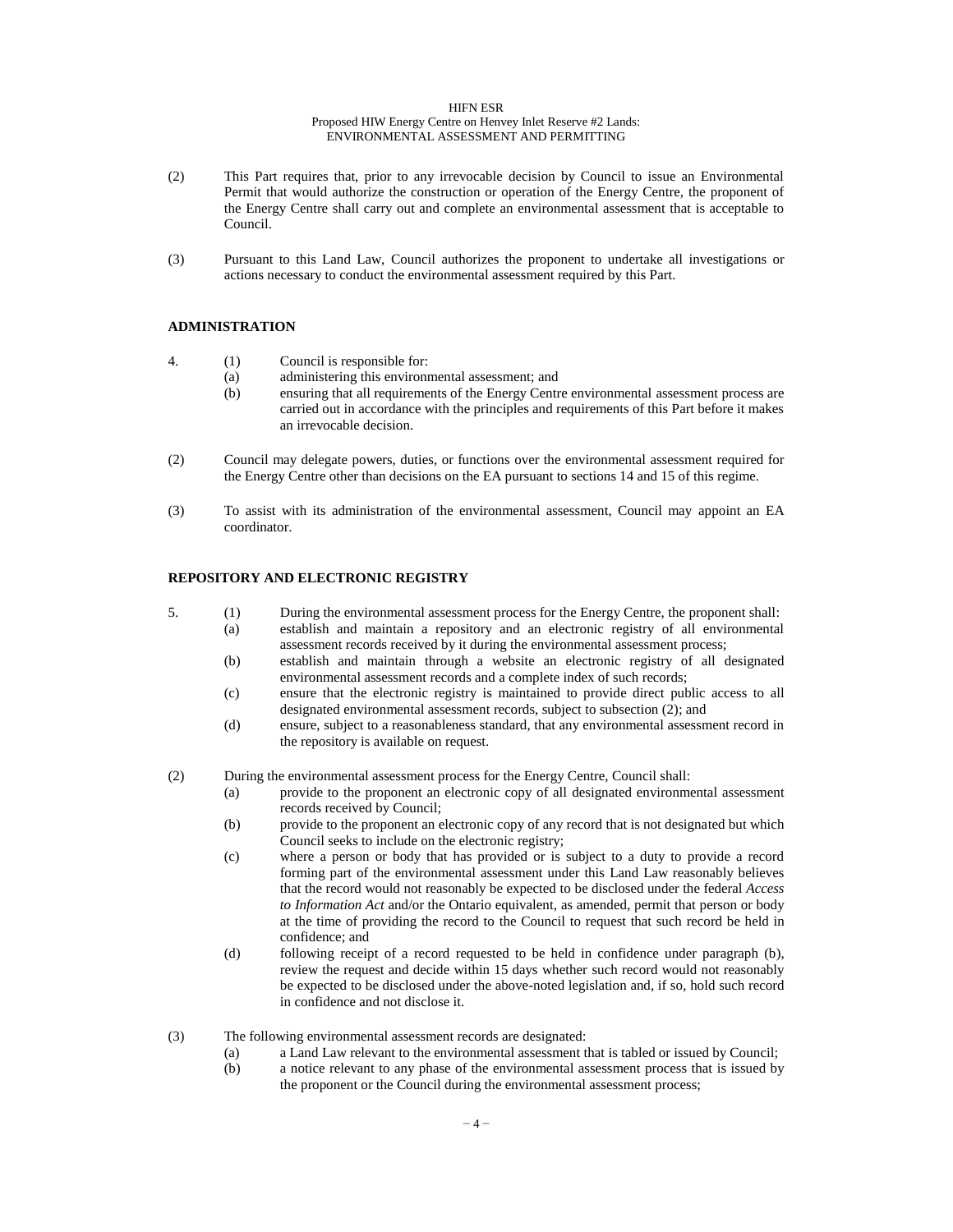- (c) an environmental assessment report submitted to Council or made publicly available by the proponent;
- (d) a study, report, or appendix that is submitted to Council as part of the environmental assessment or made publicly available by the proponent; and
- (e) a letter or record prepared by a government or agency that comments on the environmental assessment and was submitted to the proponent or Council.

## **ADVISORS AND EXPERTS**

6. Council may at any time appoint advisors and experts to advise it on the environmental assessment or any part of the environmental assessment process.

### **PROCESS**

- 7. (1) The environmental assessment process consists of four phases:
	- (a) Phase 1: Council guidance to the proponent;
	- (b) Phase 2: the EA and EA report;
	- (c) Phase 3: review of the EA; and
	- (d) Phase 4: Council decision on the EA.
- (2) During the environmental assessment process, Council may at any time:
	- (a) consult with the proponent or request information from the proponent that is relevant to this environmental assessment; and
	- (b) consult with Canada or any government or ministry or agency.

#### PHASE 1: COUNCIL GUIDANCE TO THE PROPONENT

- 8. (1) Council shall provide binding direction to the proponent of the EA, through approval of a guidance instrument passed as a Land Law that is consistent with this Part and addresses the following environmental assessment topics:
	- (a) the proposed construction, operation, and decommissioning of physical works or activities by HIW that are part of the Energy Centre;
	- (b) the related physical works or activities by HIW which shall be considered with the Energy Centre, including works or activities off Reserve lands;
	- (c) Nishshing Aki and valued ecosystem components;
	- (d) the factors to be considered;
	- (e) the standards relevant to the assessment of the significance of adverse environmental effects;
	- (f) community and public consultation by the proponent; and
	- (g) any other matters which are relevant to the environmental assessment.
- (2) For greater certainty, in the event of conflict between the guidance instrument and this Land Law, this Land Law prevails.

## PHASE 2: THE EA AND EA REPORT

- 9. (1) The proponent shall carry out the environmental assessment in conformity with the requirements of this Part and the guidance instrument.
- (2) The proponent shall:
	- (a) carry out the environmental assessment to address the following factors:
		- (i) the scale and location of the Energy Centre,
			- (ii) the existing environment without the Energy Centre,
			- (iii) the potential effects of the existing environment on the Energy Centre,
			- (iv) the protection of Nishshing Aki from adverse environmental effects,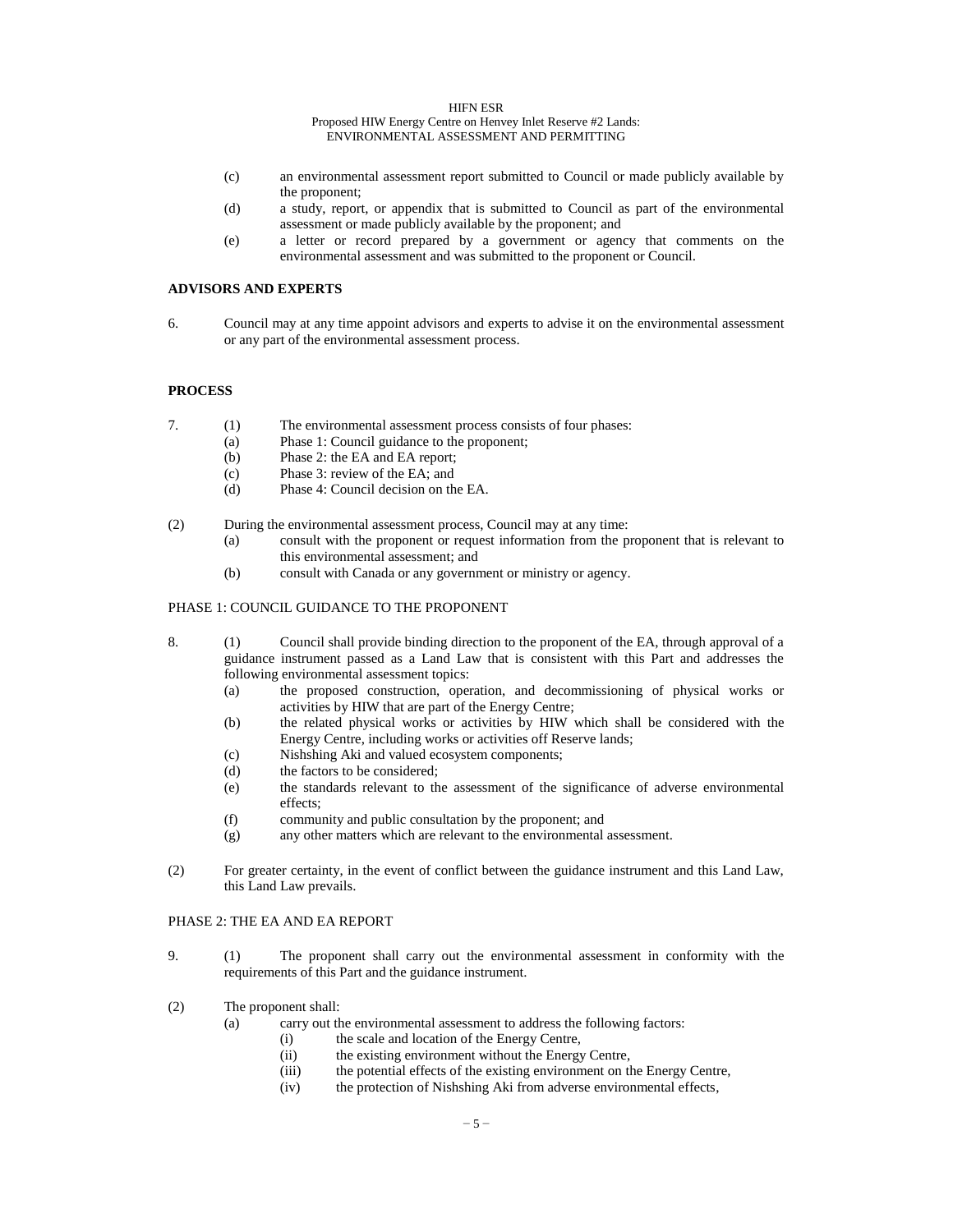- (v) the adverse environmental effects of the Energy Centre on valued ecosystem components and their likelihood,
- (vi) the overlapping adverse environmental effects on valued ecosystem components that may arise from the Energy Centre and related physical works and activities on and off Reserve lands,
- (vii) the cumulative adverse environmental effects on valued ecosystem components that are likely to arise from the Energy Centre and related works and activities in combination with other projects and activities that have occurred, are occurring, or are reasonably foreseeable in the future,
- (viii) all measures proposed by the proponent to avoid adverse environmental effects of the Energy Centre and related physical works and activities that are likely to occur on Nishshing Aki on Reserve lands,
- (ix) all measures proposed by the proponent to avoid or mitigate adverse environmental effects of the Energy Centre and related physical works and activities that are likely to occur to valued ecosystem components on and off Reserve lands,
- (x) the significance of adverse environmental effects on valued ecosystem components and their likelihood, taking into account mitigation,
- (xi) any issues that make uncertain the prediction of environmental effects or their significance; and
- (b) prepare and submit to Council a report on the environmental assessment that summarizes all of the factors addressed in paragraph (a), in two stages, as follows:
	- (i) Stage 1: a draft EA report to support consultation with interested persons and review by HIFN experts, and
	- (ii) Stage 2: a final EA report which clearly identifies
		- A) amendments to the draft EA report and the reasons for the amendments, and
			- B) actions taken to carry out community and public consultation, the results of such consultation on the report, and the results of expert input on the report.
- 10. To evaluate the significance of adverse environmental effects caused by the Energy Centre, the draft and final EA reports shall identify one of the following conclusions for each adverse environmental effect:
	- (a) without any mitigation, the effect is not significant;
	- (b) after applying identified mitigation, the effect is not significant;
	- (c) after applying identified mitigation, the effect is significant; or
	- (d) the significance of the effect is uncertain.
- 11. Council may upon request of HIW during the environmental assessment process and consistent with the guidance instrument, provide written interpretive advice on the following environmental assessment topics:
	- (a) the interpretation of the guidance instrument;
	- (b) the form or content of notices required for the environmental assessment under this Land Law;
	- (c) standards respecting environmental effects which must be considered in the environmental assessment; and
	- (d) the kinds of investigations or actions which may be taken on No.2 Reserve lands by the proponent to prepare the environmental assessment of the Energy Centre.

# PHASE 3: REVIEW OF THE EA

12. (1) On submission of the draft EA report to Council, Council and the proponent shall ensure that there is community and public notice of the draft EA report and an opportunity for consultation and comment on it.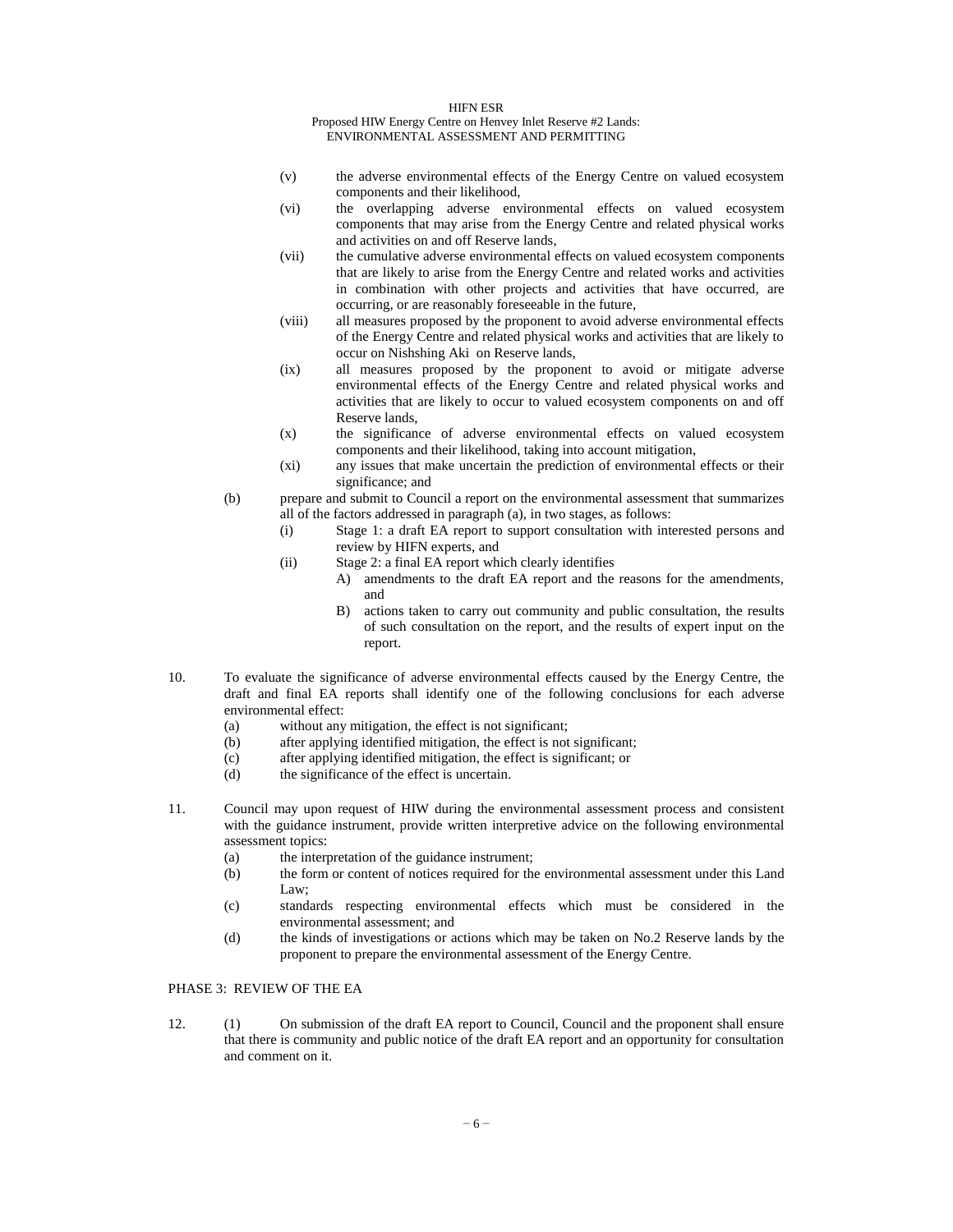- (2) The community and public notice, consultation, and comment on the draft EA report shall be consistent with the following timetable:
	- (a) the proponent will provide prompt notice to the community and the public on the electronic registry that the draft EA report is available for review and comment;
	- (b) Council will provide such additional notice to the community as Council deems appropriate to advise that the draft EA report is available for review and comment;
	- (c) the notices in paragraphs (a) and (b) will provide a period not less than 30 days for the community and the public to submit electronic or written comments on the draft EA report to Council;
	- (d) following the period for receiving comments, Council will ensure that
		- (i) all comments received within the specified timeframe are provided to the proponent for the purposes of paragraph (ii) and subparagraph 9(2)(b)(ii); and
		- (ii) the proponent will prepare the report summarizing comments and make it available on the electronic registry before Council makes a decision whether to accept the environmental assessment.
- 13. (1) On receipt of the draft EA report, Council shall undertake a technical review of the draft EA report.
- (2) The technical review of the draft EA report shall be completed within 30 days of Council receipt of the draft EA report.
- (3) The technical review shall be carried out by the advisors and any experts that may be retained by HIFN.
- (4) The purpose of the technical review is to provide Council with written input that identifies the merits of the draft EA report, with particular attention to possible adverse environmental effects, the significance of such effects, and measures to avoid or mitigate such effects.
- (5) Council shall ensure that a technical review received within the specified timeframe is, after acceptance by Council, provided to the proponent for the purposes of subparagraph  $9(2)(b)(ii)$ .

# PHASE 4: COUNCIL DECISIONS ON THE EA

- 14. (1) On receipt of the final EA report from the proponent, Council may, in respect of changes to the EA report that it considers to be material to the assessment of the significance of adverse environmental effects:
	- (a) provide an opportunity for further community and public input;
	- (b) request an update to the technical review.
- (2) To decide whether the environmental assessment is acceptable, the Council shall have before it:
	- (a) the final EA report;
	- (b) the summary of community and public comments on the draft EA report received within the specified timeframe;
	- (c) the technical review of the draft EA report; and
	- (d) where there were material changes to the EA report, the results of any further community and public input and any technical updates that may have been received.
- 15. (1) Subject to subsection (4), Council shall make a decision whether the environmental assessment is acceptable within 30 days of receipt of the final EA report.
- (2) In deciding whether the environmental assessment is acceptable, Council may waive any defects or irregularities in the environmental assessment process or compliance with this Part of the Land Law, the Council process, or community consultation which in its opinion are not material to assessing the significance of adverse environmental effects likely to be caused by the Energy Centre.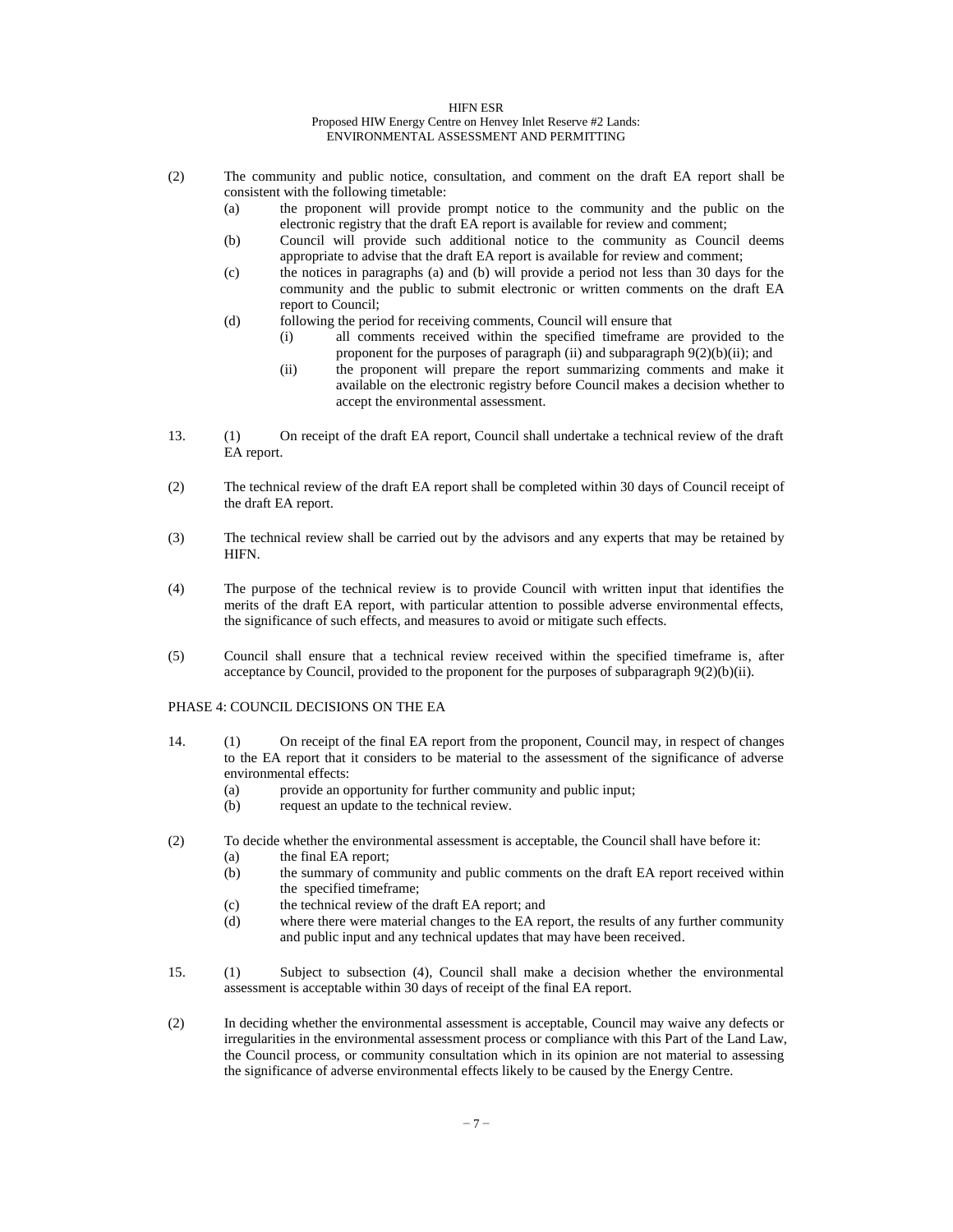- (3) Council shall not decide that the Energy Centre environmental assessment is acceptable unless Council concludes it is satisfied:
	- (a) with community engagement on the EA;
	- (b) with the technical review of the EA;
	- (c) with any panel advice requested and received by it pursuant to subsection (4);
	- (d) that the EA process and EA report conform to this Land Law and the guidance instrument; and
	- (e) that, taking into account mitigation and other information before Council through the environmental assessment process,
		- (i) the Energy Centre is not likely to cause significant adverse environmental effects; or
		- (ii) the significant adverse environmental effects likely to be caused by the Energy Centre may be justified in the circumstances.
- (4) Where the information set out in section 14 indicates that the Energy Centre may cause significant adverse environmental effects and Council believes such effects are a matter of community concern, Council may appoint one expert or a panel of experts to provide, within 30 days, written advice to Council on the significance of adverse effects identified by Council and possible measures to avoid or minimize and mitigate such adverse environmental effects.
- 16. Where Council decides that the EA is acceptable, it shall notify Canada that the Energy Centre environmental assessment has been accepted by Council for use by all federal authorities for any decisions made on matters related to the Energy Centre.

## **PART 3 ENVIRONMENTAL PERMIT**

### **PRINCIPLES**

- 17. The following principles guide the Environmental Permit which may be issued by Council for the Energy Centre:
- (1) Council shall not make an irrevocable decision to issue an Environmental Permit unless Council has decided that the Energy Centre EA is acceptable.
- (2) Where Council has concluded that the Energy Centre may cause significant adverse environmental effects that are justified in the circumstances, it shall seek Community Input on this conclusion before making an irrevocable decision to issue the Environmental Permit to authorize construction and operation of the Energy Centre.
- (3) The Energy Centre cannot be constructed or operated in whole or in part except in accordance with an Environmental Permit issued by Council.
- (4) A decision by Council to issue an Environmental Permit authorizing the Energy Centre to proceed on Reserve lands shall
	- (a) be in the form of a Land Law subject to Community Input; and
	- (b) provide that the Environmental Permit is not in legal force and effect unless and until Council has established the financial and legal means of ensuring compliance with its terms.
- (5) To promote the avoidance or mitigation of adverse environmental effects, the Environmental Permit will protect Nishshing Aki on Reserve lands, respect federal environmental protection laws,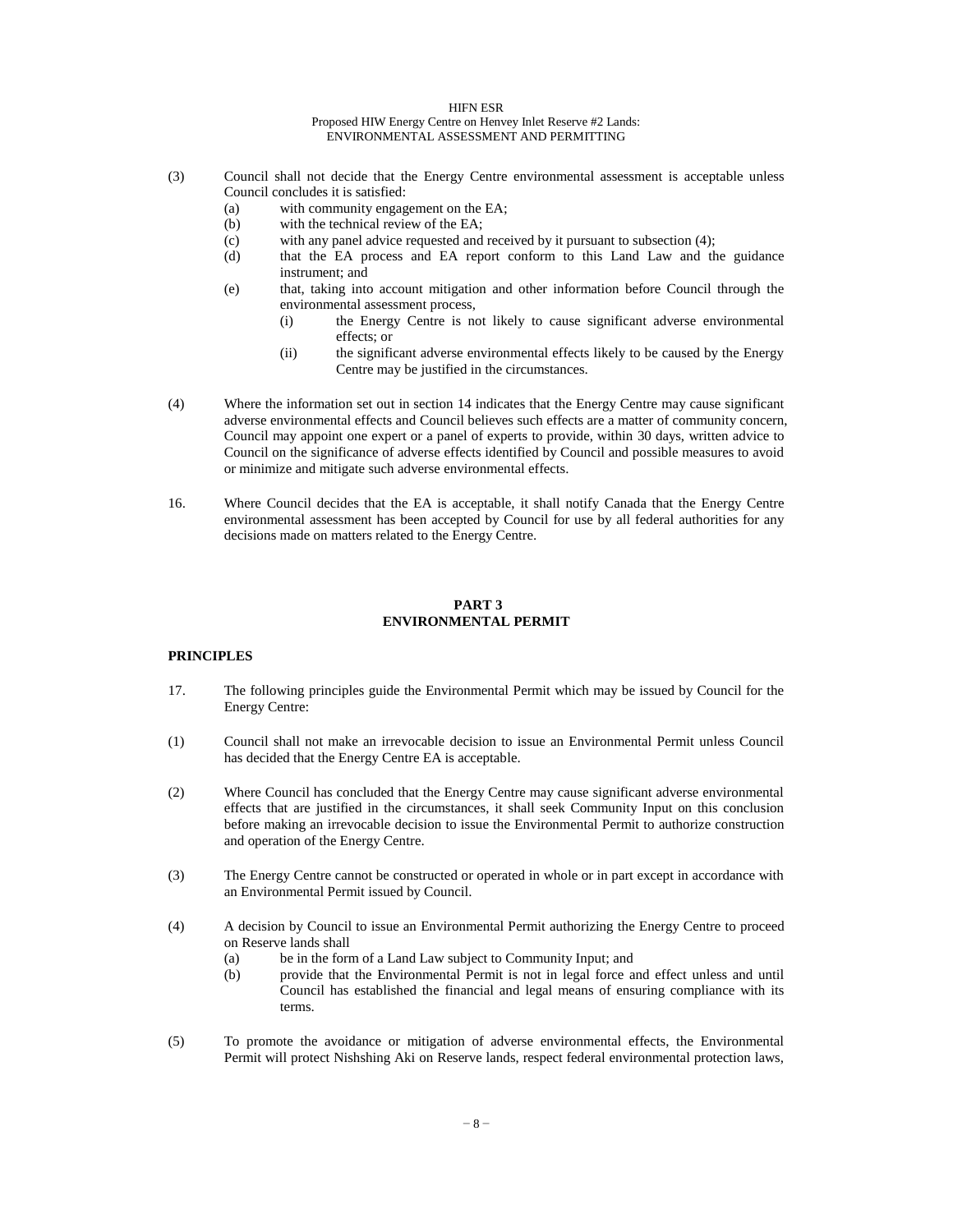and otherwise provide standards of environmental protection similar to those applied to wind energy generation facilities located in Ontario, not on Reserve lands.

#### **DECISION TO ISSUE AN ENVIRONMENTAL PERMIT**

- 18. The Energy Centre shall not be authorized to proceed to any construction or operation except in accordance with an Environmental Permit issued by Council.
- 19. (1) Where Council has accepted the environmental assessment, it shall make a decision on whether to issue an environmental permit for the Energy Centre within 30 days of the decision to accept the environmental assessment.
- (2) Where Council has concluded that all of the adverse environmental effects of the Energy Centre are justified in the circumstances, Council may table a proposed Environmental Permit and initiate Community Input on it prior to deciding whether to accept the Energy Centre environmental assessment.
- (3) Council may appoint advisors, experts, or both to provide advice on the Environmental Permit and related matters.
- (4) Prior to issuing an Environmental Permit for the Energy Centre, Council shall:
	- (a) require the preparation of and have before it a report which provides a summary of the mitigation identified in the environmental assessment process;
	- (b) ensure that the Environmental Permit includes, as permit conditions:
		- (i) the proposed mitigation described in the environmental assessment, or such alternate mitigation as Council deems appropriate to avoid or minimize adverse environmental effects,
		- (ii) terms which provide that:
			- (a) adequate and effective environmental protection measures shall be in place before the Environmental Permit comes into force;
			- (b) prior to decommissioning the Energy Centre, HIW shall apply to Council for approval of a decommissioning plan that is consistent with the lease between HIFN and Henvey Inlet Wind GP Inc. regarding the works to be removed, the lands to be restored, and the restoration of soil to baseline conditions identified by a study carried out by the proponent prior to any construction of the Energy Centre, and for which Council may require an update to the Energy Centre environmental assessment consideration of decommissioning;
			- (c) the Environmental Permit is not in legal force and effect unless and until Council satisfies itself that adequate and effective measures are in place to ensure environmental protection compliance with the terms of the Environmental Permit at all material times during the construction, operation, and decommissioning of the Energy Centre on Reserve lands;
		- (iii) changes which may be made to the location, construction or operation of the Energy Centre without amendment to the Environmental Permit; and
		- (iv) such other measures or requirements which Council determines necessary to discharge its environmental stewardship responsibilities with respect to the Reserve lands affected by the Energy Centre;
	- (c) obtain Community Input on the proposed Environmental Permit and the Energy Centre, including, in the event the project is likely to cause significant adverse environmental effects, Council's conclusion that the effects are justified in the circumstances; and
	- (d) subject to ensuring compliance with paragraph (b), amend the proposed Environmental Permit after Community Input.
- 20. (1) Subject to subsection (2), where necessary to respect federal environmental protection laws or otherwise to provide standards of environmental protection similar in their effect to those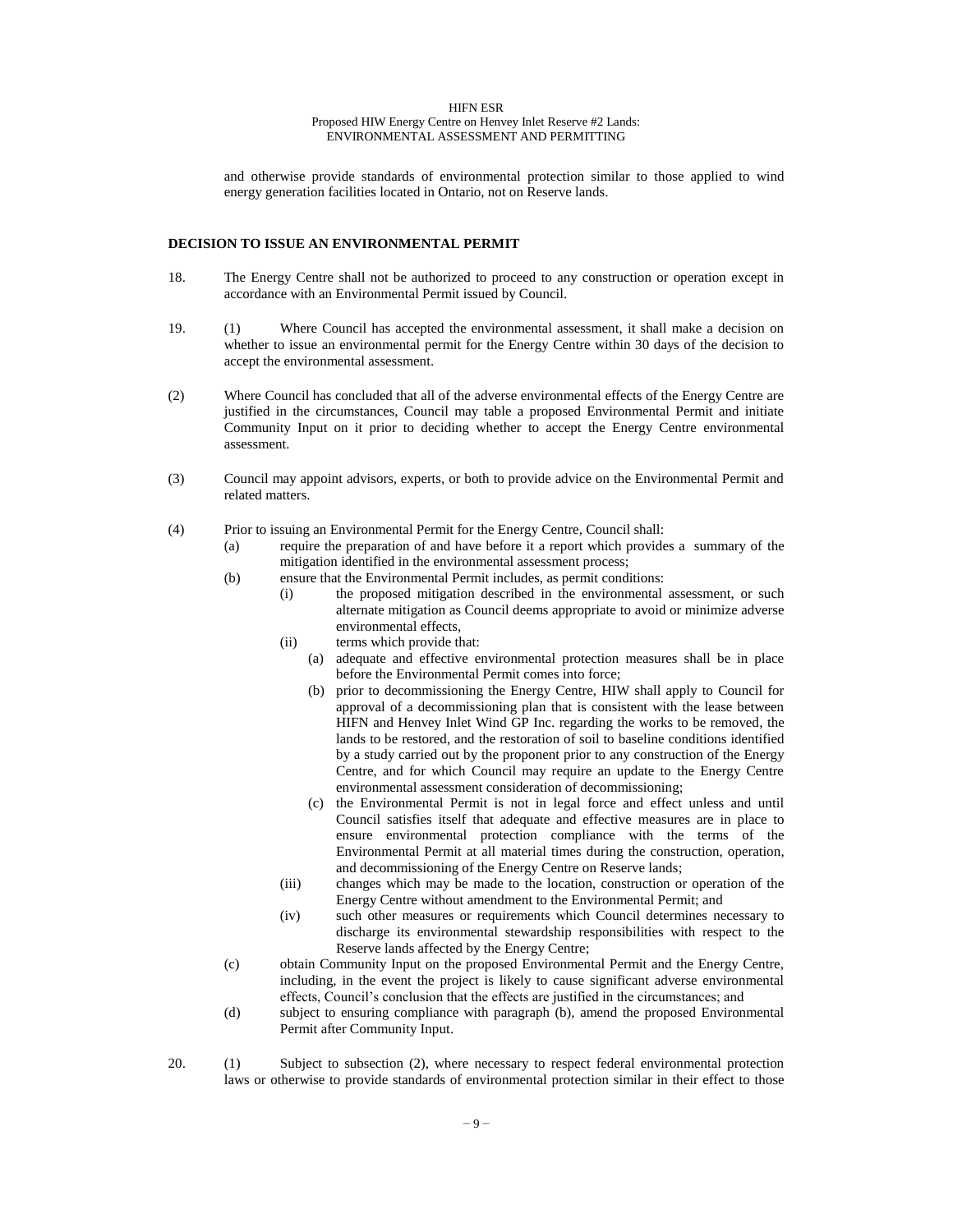applied to wind energy generation facilities located in Ontario, not on Reserve lands, Council may amend the Environmental Permit by Land Law with Community Input.

- (2) Unless Council's amendment has the written consent of HIW, no amendment may impose on the Energy Centre or HIW a tax, prohibition, restriction, obligation, requirement, or a standard, measure, or procedure which is more restrictive or onerous in a material respect than any enacted and enforced Ontario or federal law that would apply to the Energy Centre or HIW if the Energy Centre was located in Ontario outside Henvey Inlet Reserve #2.
- 21. (1) Where, subsequent to the enactment of the Environmental Permit Land Law, HIW applies for an amendment to the Environmental Permit, Council may, in its discretion, amend the Environmental Permit Land Law.
- (2) Where Council is considering an amendment to the Environmental Permit Land Law that is material to the environmental effects of the Energy Centre pursuant to subsection (1), Council shall establish the process and requirements for this amendment consistent with the principles set out in this Part and Council may, in its discretion, require an environmental assessment of this amendment consistent with the principles set out in Part 2 of the present Land Law.

## **ENVIRONMENTAL PERMIT LEGAL FORCE AND EFFECT**

- 22. The Environmental Permit is not in legal force and effect until Council is satisfied that an adequate and effective environmental protection enforcement program is in place.
- 23. Subject only to the requirement that the proponent shall have a leasehold interest or other interest pursuant to the Land Code in the Reserve lands, where Council declares that the Environmental Permit Land Law is in legal force and effect, the proponent shall be authorized to proceed with the construction and operation of the Energy Centre subject to the terms and conditions described therein.

## **PART 4 RECOMMISSIONING**

- 24. (1) Where, following a Council declaration that an Environmental Permit Land Law is in legal force and effect, HIW seeks to recommission the Energy Centre, it shall submit a recommissioning plan to Council.
- (2) Following timely receipt of a plan from HIW to recommission the Energy Centre, Council shall review the plan and determine the process it wishes to follow to determine if this plan is acceptable.
- (3) The process required by Council to determine whether the plan to recommission the Energy Centre is acceptable may, in the discretion of Council, include:
	- (a) environmental assessment by HIW of the Energy Centre recommissioning;
	- (b) the issuance by Council of guidance specific to the environmental assessment of the Energy Centre recommissioning; and
	- (c) a decision by Council whether to issue a permit authorizing the Energy Centre recommissioning.